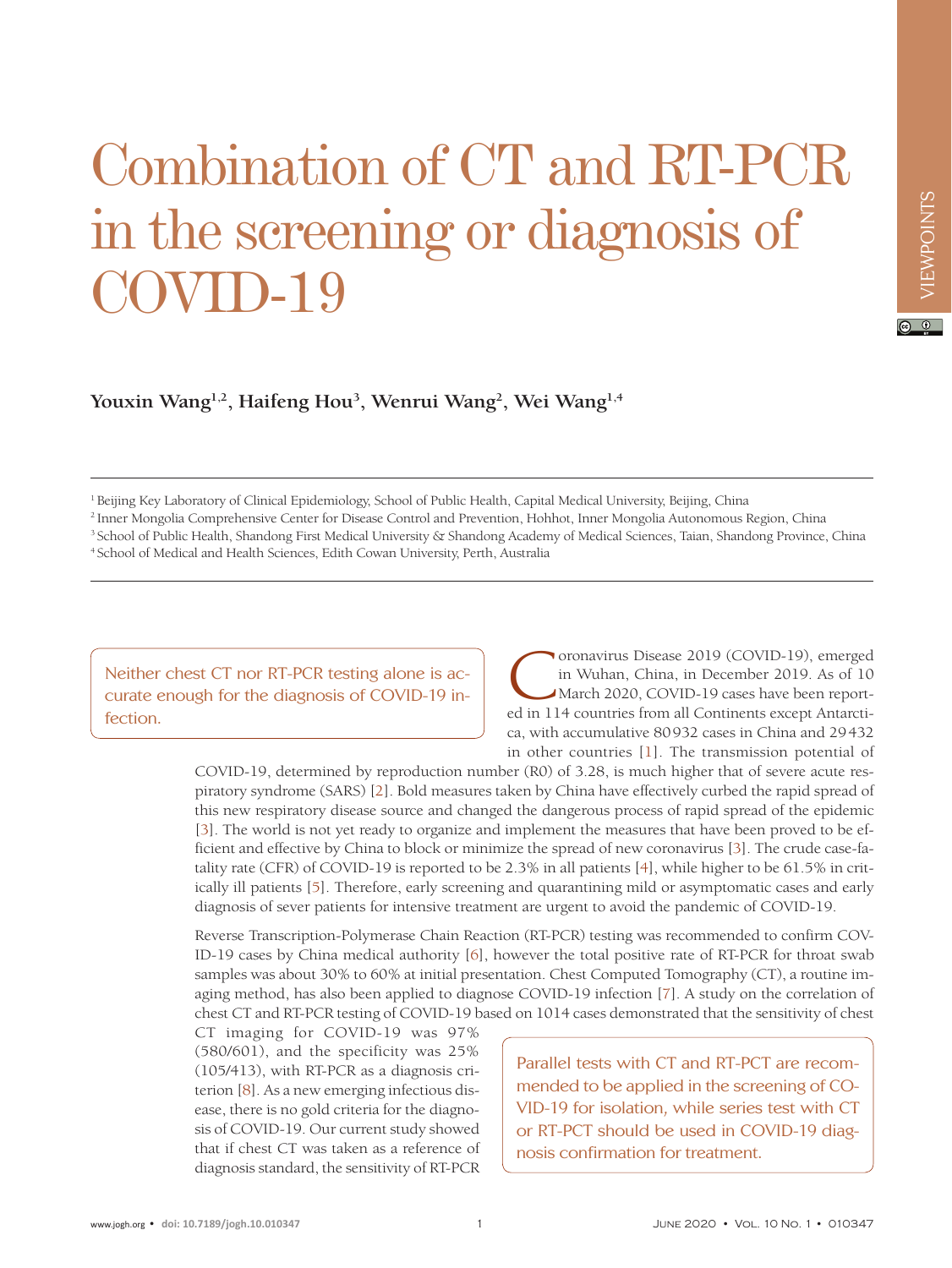<span id="page-1-0"></span>

| Table 1. The performance of RT-PCR for COVID-19 infection |
|-----------------------------------------------------------|
| with chest CT result as reference                         |

| m        | <b>RT-PCR</b>     |     | <b>SENSITIVITY</b> | <b>SPECIFICITY</b> |
|----------|-------------------|-----|--------------------|--------------------|
|          | positive NEGATIVE |     | (95 % CI)          | (95% CI)           |
| Positive | 580               | 308 | 65%                | 83%                |
| Negative | 21                | 105 | $(62\% - 68\%)$    | $(76\% - 89\%)$    |

CT – computed tomography, RT-PCR – reverse transcriptase polymerase chain reaction, CI – confidence interval

testing for COVID-19 was 65% (580/888), and the specificity is 83% (105/126) (**[Table 1](#page-1-0)**). Thus, if both sensitivity and specificity were taken into account simultaneously, neither chest CT nor RT-PCR testing alone is accurate enough for the diagnosis of COVID-19 infection.

Considering that asymptomatic cases are also of higher transmission potential, sensitivity should be first considered for the screening purpose of COVID-19 infection. When confirmation for intensive treatment, specificity should be first consid-

ered to avoid false treatment. Parallel tests and serial test are needed to increase both sensitivity and specificity. Parallel tests perform RT-PCR and CT imaging at the same time and the results are cross-referenced to make the diagnosis [\[9](#page-2-8)]. Serial test employs as a secondary screening test which is performed only if the result of initial screening test is positive [\[9\]](#page-2-8). For screening purposes, parallel tests, ie, positive in either RT-PCR or chest CT is used to clinically diagnose COVID-19, can improve sensitivity and decrease false negative cases. For therapy purposes serial tests should be used to improve specificity and decrease false positive cases. Consequently, we recommend that parallel tests are used in screening, while series tests should be used for diagnosis confirmation of COVID-19. The proposed strategic approach for screening and diagnosis confirmation of COVID-19 infection might also be of reference significance for other countries or other emerging infectious disease.



**Photo: Parallel or serial test (from the authors' own collection, used with permission).**

**Funding**: The study is supported by the National Natural Science Foundation of China (81673247, 81703317 and 81872682).

**Authorship contributions**: Youxin Wang & Wei Wang: design, draft, and revise the manuscript. Haifeng Hou & Wenrui Wang: data analysis.

**Conflict of interest**: The authors completed the ICMJE Unified Competing Interest form (available upon request from the corresponding author), and declare no conflicts of interest.